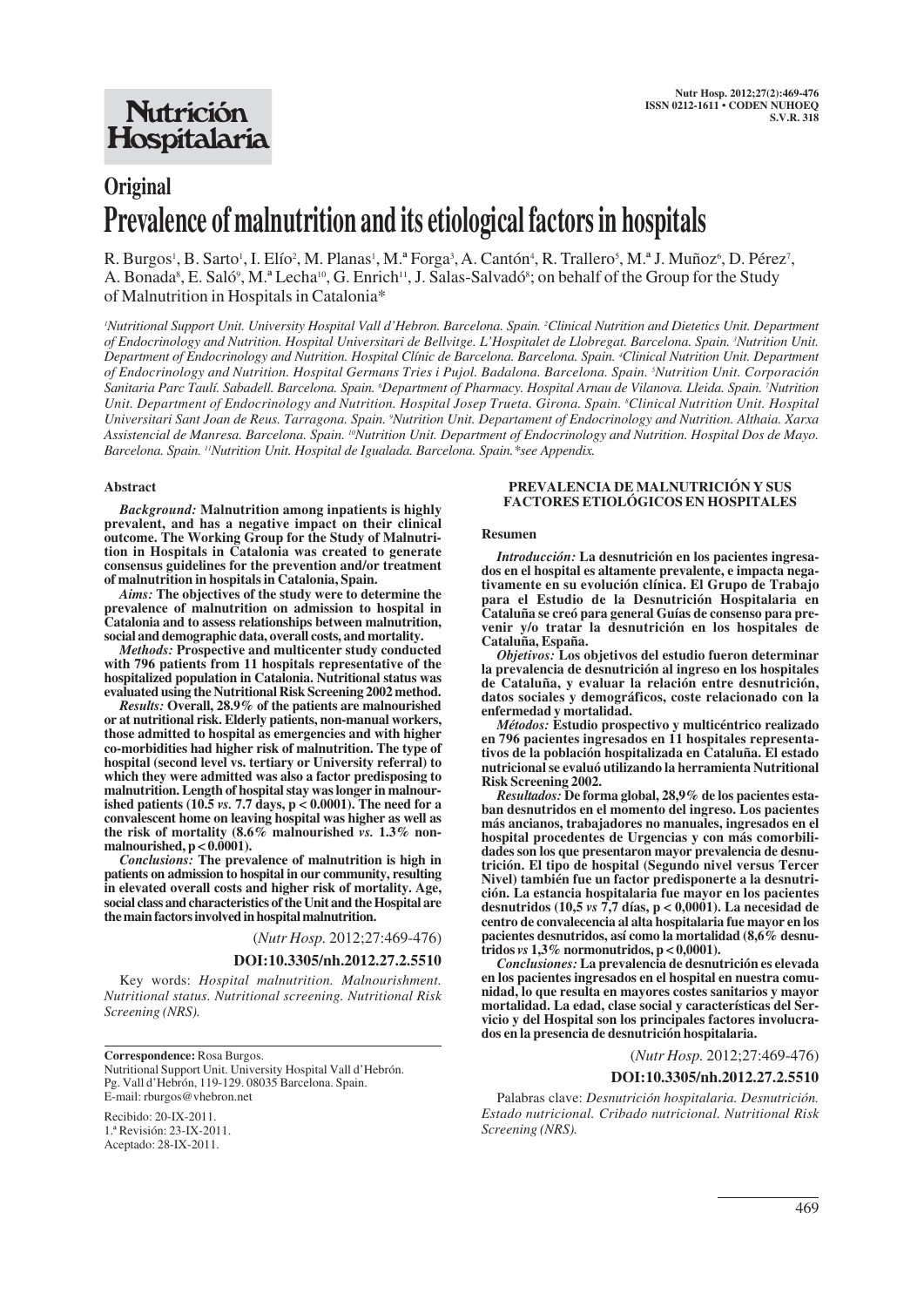# **Abbreviations**

NRS: Nutritional Risk Screening. CCI: Charlson co-morbidity index. BMI: Body Mass Index.

## **Introduction**

Malnutrition is a very frequent condition among hospital inpatients in industrialized countries. Studies conducted over the past few years have identified malnutrition in 25–50% of the hospitalized population.1-6 The observed variation in prevalence between studies results, mainly, from the methodology used for diagnosing malnutrition, and on the type of patient population under study (medical or surgical pathologies; emergency *versus* scheduled intervention).

In general, malnourished patients have higher rates of morbidity,<sup>7,8</sup> mortality,<sup>8,9</sup> hospital readmission<sup>8</sup> as well as a greater need for convalescent homes on leaving hospital. As a consequence, there are increased costs for healthcare and social services provision<sup>8</sup>. Hence, scientific societies have encouraged the use of guidelines and nutritional screening methods for early intervention.<sup>10</sup>

The etiology of hospital malnutrition is complex. The underlying illness for which the patient is hospitalized is an important factor in the presentation of malnutrition, but it is incorrect to consider that the malnutrition is inherent in the disease and, as such, not treatable. This has been demonstrated in numerous nutritional intervention studies in different pathologies in which the malnutrition was partly reversible.<sup>11</sup>

In 2006 a working group (Group for the Study of Malnutrition in Hospitals in Catalonia) was set-up in Spain. It was composed of healthcare professionals from different areas of clinical nutrition, and the objective was to generate consensus guidelines for the prevention and/or treatment of malnutrition in hospitals in Catalonia (Autonomous Community with approximately 7 million inhabitants in the Mediterranean region of northeast Spain).

This multicenter study conducted with patients from different healthcare segments of the Community was aimed to assess the nature of inpatient malnutrition in Catalonia and to establish relationships between possible factors predisposing to malnutrition and the consequences on various healthcare economic indicators, as well as on morbidity and mortality. Hence, the aims of the present study were: a) to determine the prevalence of malnutrition in patients admitted to representative hospitals in Catalonia; and b) to assess the relationships between malnutrition, social and demographic parameters (age, gender, socio-economic group), length of hospital stay (LOS), the need for additional healthcare resources on discharge, and mortality.

## **Materials and methods**

## *Patients*

Multicenter prospective and observational study with 11 participating hospitals (7 tertiary level and 4 secondary level) in Catalonia with a total of 4179 beds. The population under study is assumed to be representative of the overall hospitalized population in Catalonia since the reference population of these participating hospitals covers approximately 5 of the 7 million inhabitants of Catalonia.

The sample selection was stratified by hospital size and by hospital units so that no single hospital unit would be under or over-represented. Critical patients were excluded from the study, as were pediatric patients and pregnant women.

Patients were selected randomly from the previous day's admissions and, in the case of weekend admissions, within a maximum of 48-72 hours. Data were collected at each participating hospital by qualified personnel with previous experience in nutritional evaluation methods. A centralized database was set-up and the data were evaluated by a single research specialist. Participation in the study was voluntary, and informed consent was obtained in all cases. The study was approved by the local Ethics Committee.

# *Variables studied*

*Social and demographic variables*: age, gender and socio-economic group. The classification proposed by the Spanish Society of Epidemiology and the Spanish Society of Family & Community Medicine was used to determine socio-economic status.12 This validated classification for the Catalonian population $13$  is based on an evaluation of the patient's occupation, employment and education level and classifies individuals into 5 social strata. Social classes I, II, and III are: management, degree-level educated professionals and office workers, or those in management support roles, while class IV includes skilled or semi-skilled workers and class V contains un-skilled laborers.

*Anthropometric variables:* Height was measured with subjects standing when possible, using a stadiometer and measured to the nearest 0.1 cm. In patients who are unable to stand upright, an estimation of height was done using the length of the ulna (distance from the olecranon to the styloid).<sup>14</sup> Weight was measured with patients wearing light clothes using a mechanical calibrated scale, and measured to the nearest 0.1 kg. When not possible to obtain a weight measurement, we used the last known weight recalled by the patient or his/her family and, where absent, the weight was estimated by the researcher. Body Mass Index (BMI) was calculated as body weight (in kg) divided by the height (in m<sup>2</sup>).

*Variables relating to hospital admission:* a) Reason for admission to hospital: diagnosis based on the Inter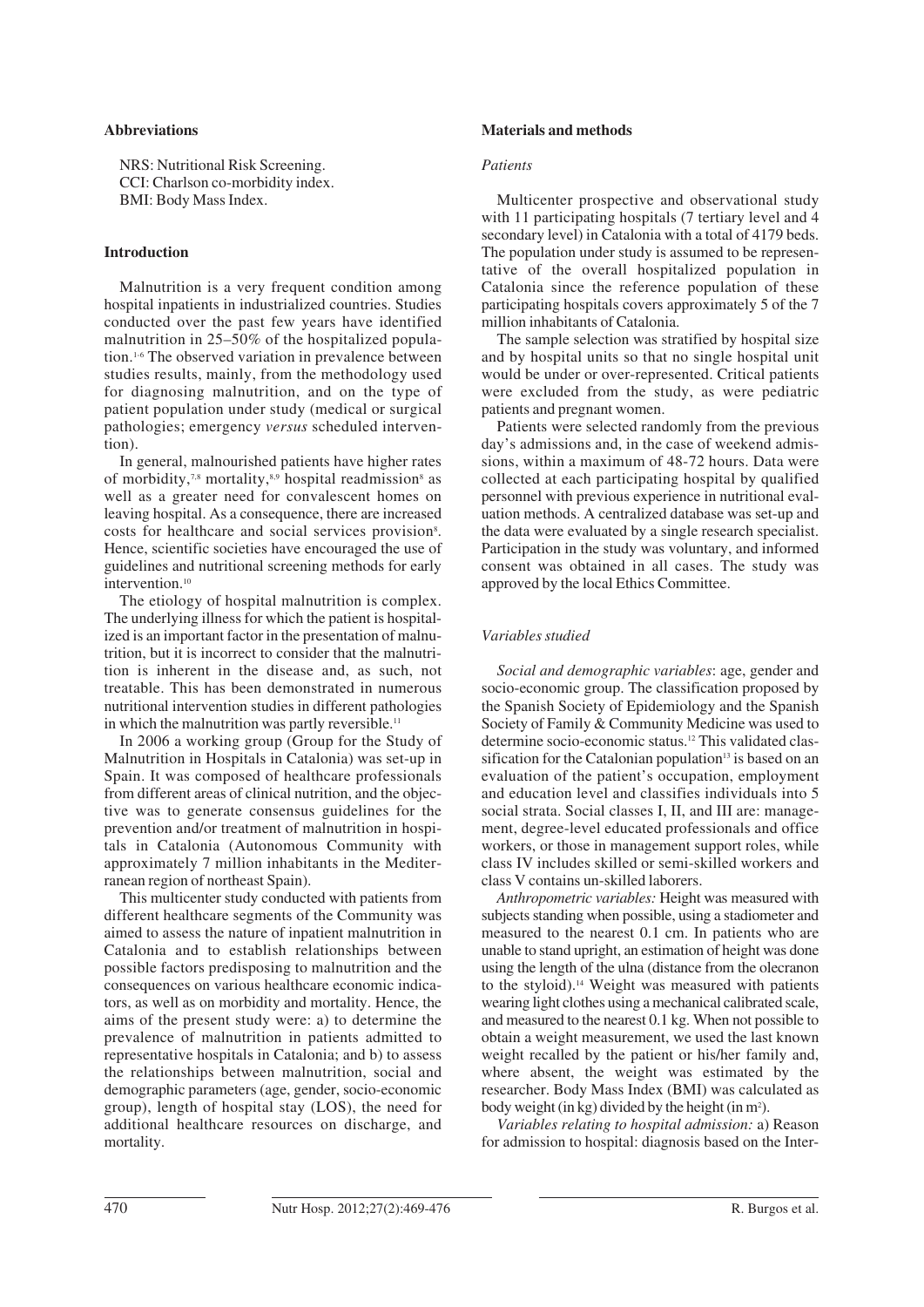national Classification of Diseases ICD-9; b) Type of admission (scheduled or emergency; admission for medical or surgical pathology); c) Charlson comorbidity index (CCI) which enables the complexity of the patient's pathology to be evaluated through his/her co-morbid conditions. This validated index is closely related to mortality associated with co-morbidities;<sup>15</sup> d) LOS; and e) Patient destination following discharge from hospital (own home, nursing home, or death).

*Nutritional screening:* Nutritional screening is carried out using the *Nutritional Risk Screening 2002* (NRS-2002) method. This questionnaire is recommended by the European Society for Clinical Nutrition and Metabolism (ESPEN) because it can be applied to all patients admitted to hospital, and is easy to use.<sup>10</sup> This two-part screening system was applied to all the participating patients within the first 72 hours of admission to hospital. Patients who responded in the negative to the first four questions were considered normo-nourished. Patients who responded in the affirmative to any of the initial screening questions went on to complete the full nutritional risk analysis. If they scored <sup>3</sup>3 they were considered malnourished, or in a situation of nutritional risk.

# *Statistical methods*

## Sample size estimation

To estimate the prevalence of malnutrition in our population we drew on data from other similar studies,<sup>8</sup> considering an expected malnutrition prevalence approximately 40%. With an expectation of around 10% non-responders to the questionnaires and with an alpha risk of 5% and a precision of  $\pm$  5%, it was estimated that 409 individuals would need to be studied. It was decided that 800 patients would be enrolled in order to achieve appropriate precision when estimating prevalence in population subgroups and, as well, sufficient numbers of study subjects to explore relationships between malnutrition and the possible etiological factors (secondary objective).

## Analysis and presentation of results

The results are expressed as median and inter-quartile range. Comparisons between groups were with the Chi-squared test and the U-Mann-Whitney test, depending on the type of variable. A multiple logistic regression model was used to explore the risk of malnutrition in relation to the factors in the study considered determinants of the malnutrition.

For the purposes of the present analyses, socioeconomic status was reassigned into 2 groups: a) manual workers (to include socio-economic categories IV and V); and b) non-manual workers (to include categories I, II and III).

The diagnoses at hospitalization were according to the pathology from the CIE-9 MC classification: a) infections, b) hematological diseases, c) neoplasms, d) vascular disease, e) endocrine disorders, f) respiratory diseases, g) digestive pathology, h) minor surgery, i) cardiologic diseases, j) neuropathology, k) genitourinary pathology, l) locomotive system abnormalities, and m) other pathologies. The onco-hematological group of pathologies was subsequently analyzed separately due to its distinct characteristics. The different types of hospitals (secondary *vs.* tertiary level of assistance) were compared to assess whether there were any relationships between type of hospital and the types of patients attended-to. Multivariate analysis was performed using the presence of malnutrition as the dependent variable and with age, socio-economic status, type of admission (emergency or scheduled), healthcare treatment (medical or surgical), hospital type (secondary or tertiary), the CCI index and the diagnosis that led to the hospital admission as co-variables.

The data were processed using the SPSS (version 15.0).

# **Results**

# *Results of the overall sample*

A total of 796 patients could be included in the analyses (table I), admitted to the participating hospitals over the 24-72 hour period prior to the nutritional screening. Causes for exclusion from the analyses were incomplete nutritional screening  $(n = 2)$ , 1 patient < 18 years of age and 1 patient pregnant. Table II summarizes the general characteristics of the patients in the study. The results of the nutritional screening using NRS-2002 shown that 28.9% of all patients included in the study were positive and considered as malnourished or at nutritional risk.

| Table I<br>Distribution of the patient sample by hospital |                    |                        |  |
|-----------------------------------------------------------|--------------------|------------------------|--|
| Hospital                                                  | <b>Beds</b><br>(n) | Sample<br>included (n) |  |
| Tertiary level hospitals (University referral)            |                    |                        |  |
| Hospital Arnau de Vilanova (Lleida)                       | 305                | 55                     |  |
| Hospital Universitari de Bellvitge (Barcelona)            | 759                | 124                    |  |
| Hospital Clínic (Barcelona)                               | 650                | 108                    |  |
| Hospital Dos de Maig (Barcelona)                          | 161                | 34                     |  |
| Hospital Germans Trias i Pujol (Badalona)                 | 457                | 95                     |  |
| Hospital Vall D'Hebron (Barcelona)                        | 553                | 114                    |  |
| Hospital Josep Trueta (Girona)                            | 279                | 54                     |  |
| Secondary level hospitals (District General)              |                    |                        |  |
| Hospital Universitari de San Joan (Reus)                  | 242                | 51                     |  |
| Hospital Parc Taulí (Sabadell)                            | 404                | 84                     |  |
| Hospital General d'Igualada (Igualada)                    | 151                | 32                     |  |
| Hospital San Joan de Deu (Manresa)                        | 217                | 45                     |  |
| Total                                                     | 4,179              | 796                    |  |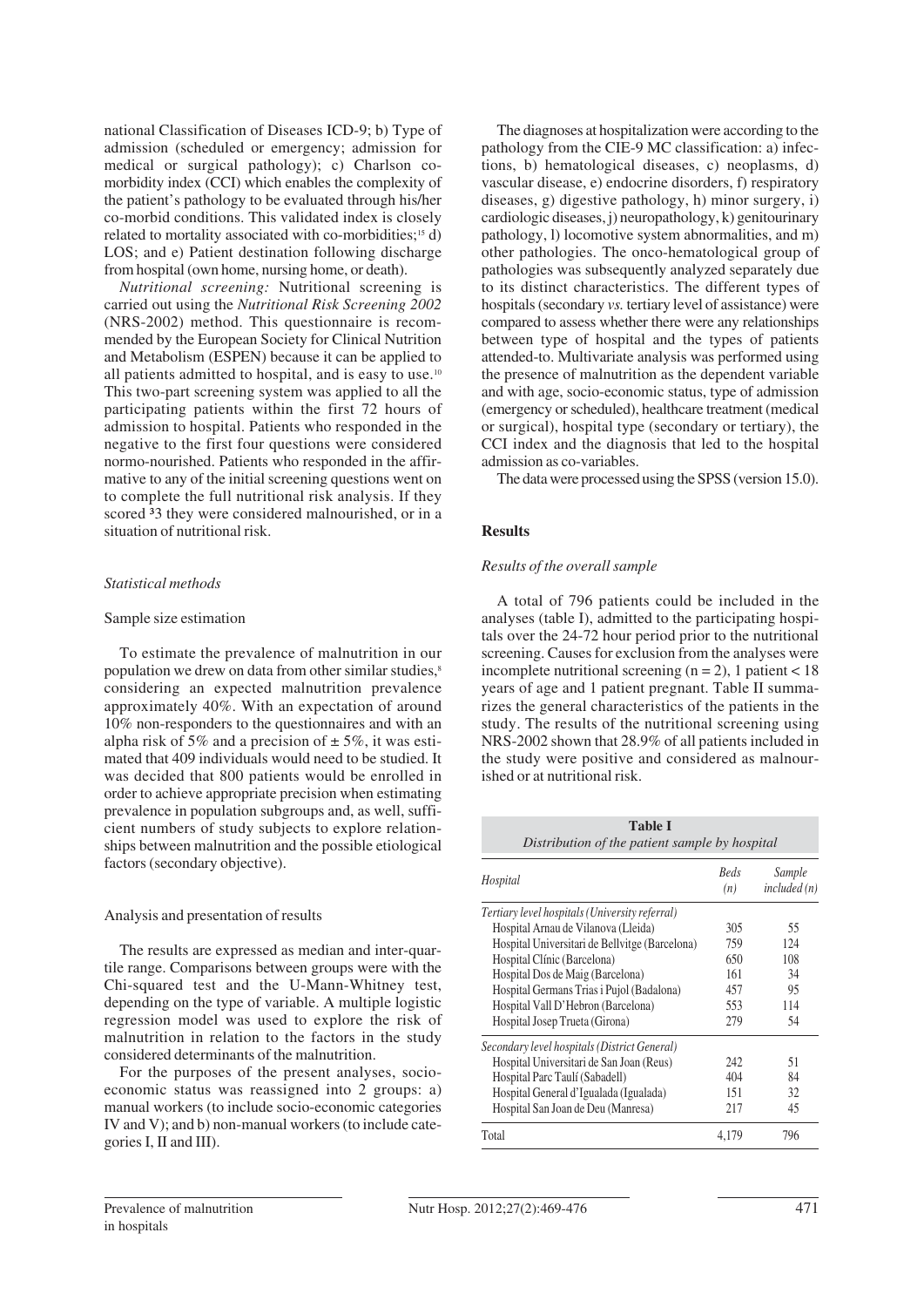| Table II<br>General characteristics of the patients included<br>in the study                                                                                                                                                                     |                                                                                     |
|--------------------------------------------------------------------------------------------------------------------------------------------------------------------------------------------------------------------------------------------------|-------------------------------------------------------------------------------------|
| Characteristic                                                                                                                                                                                                                                   | N                                                                                   |
| Age; years, mean (range)                                                                                                                                                                                                                         | $62.3(17-95)$                                                                       |
| Gender; male/female, %                                                                                                                                                                                                                           | 55.2/44.8                                                                           |
| Socio-economic group; "Non-manual" workers, %<br>I, $\%$<br>II, $%$<br>III, $\%$                                                                                                                                                                 | 26.6<br>4.6<br>4.3<br>17.7                                                          |
| Socio-economic group; "Manual" workers, %<br>IV <sub>a</sub><br>$V, \%$                                                                                                                                                                          | 73.4<br>40.9<br>32.5                                                                |
| Weight; kg, median (range)                                                                                                                                                                                                                       | 71 (28-181)                                                                         |
| Height; m, median (range)                                                                                                                                                                                                                        | 1.63 (1.35-1.97)                                                                    |
| BMI; kg/m <sup>2</sup> , median (range)                                                                                                                                                                                                          | 26.4 (11.4-63.3)                                                                    |
| Diagnosis/pathology<br>Locomotive system, %<br>Cardiac, %<br>Digestive, %<br>Endocrine, %<br>Genitourinary, %<br>Hematological, %<br>Neoplasia, %<br>Neurological, %<br>Respiratory, %<br>Minor surgery, %<br>Circulation system, %<br>Others, % | 8.4<br>12.5<br>13.1<br>5.2<br>6.6<br>2.1<br>16.7<br>3.4<br>7.4<br>5.7<br>4.1<br>7.9 |
| Type of admission to hospital<br>Emergency, %<br>Scheduled, %<br>Pathology<br>Medical, %<br>Surgical, %                                                                                                                                          | 53.6<br>39.4<br>49.0<br>51.0                                                        |
| Charlson Co-morbidity Index, median (range)                                                                                                                                                                                                      | $1.88(0-10)$                                                                        |
| Hospital stay (days), median (range)                                                                                                                                                                                                             | $8.62(1-78)$                                                                        |
| Patient Destination on discharge from hospital<br>Home, %<br>Convalescent home, %<br>Death, $%$                                                                                                                                                  | 91.3<br>5.3<br>3.4                                                                  |

Full screening data analyses indicated that patients with positive screening were older and had a greater number of associated co-morbidities (higher CCI). More individuals with positive screening were admitted for medical conditions, via the emergency units, and more individuals were from the higher socioeconomic groups (including social and economic subclasses I, II and III) (table III). LOS was significantly longer in patients who screened positive (10.5  $\pm$ 9.5 days *vs*. 7.7 ± 7.8 days, p < 0.0001). The mortality rate was also higher in patients who screened positive (8.6% *vs.* 1.3%, p < 0.0001).

Figure 1 depicts the percentage positive screening outcomes on the NRS-2002 segregated with respect to the diagnosis for admission to hospital. Patients with blood disorders and infectious diseases showed a

| <b>Table III</b><br>Characteristics of the overall sample using<br>the NRS-2002 assessment |                       |                       |          |
|--------------------------------------------------------------------------------------------|-----------------------|-----------------------|----------|
|                                                                                            | NRS-2002<br>positives | NRS-2002<br>negatives | P        |
| Age, years, mean $\pm$ SD                                                                  | $68.5 \pm 16$         | $59.6 \pm 17$         | 0.001    |
| Charlson index, mean $\pm$ SD                                                              | $2.78 \pm 2.1$        | $1.5 \pm 1.7$         | < 0.0001 |
| Type of admission, $%$<br>Medical<br>Surgical<br>Type of Admission; %<br>Scheduled         | 39.0<br>19.6<br>22.3  | 61.0<br>80.4<br>78.7  | < 0.0001 |
| Emergency                                                                                  | 34.3                  | 65.7                  | < 0.0001 |
| Socio-economic group; %<br>"Manual" workers<br>"Non-manual" workers                        | 26<br>34              | 74<br>66              | 0.003    |
| Hospital stay, days, mean $\pm$ SD                                                         | $10.5 \pm 9.5$        | $7.7 \pm 7.8$         | < 0.0001 |
| Destination on discharge; %<br>Home<br>Convalescent home<br>Death                          | 83.6<br>7.8<br>8.6    | 94.4<br>4.3<br>1.3    | < 0.0001 |



*Fig. 1.—Patients with positive NRS-2002 on admission to hospital classified according to the clinical cause for admission.*

higher prevalence of malnutrition on the NRS-2002 scale.

Analysis of the NRS-2002 segregated by hospital type showed that third level hospitals accounted for 31.4% of the positive screening results compared to 19.3% in second level hospitals ( $p = 0.002$ ). For this reason, we performed the analysis of the outcome segregated with respect to hospital type.

# *Outcomes segregated with respect to hospital type*

There were no differences with regard to age, BMI or gender distributions between second and third level hospitals. However, in the third level hospitals there was a greater number of manual workers and of patients with more complex healthcare needs (higher score on the CCI)  $(p < 0.001)$ . No differences were noted in relation to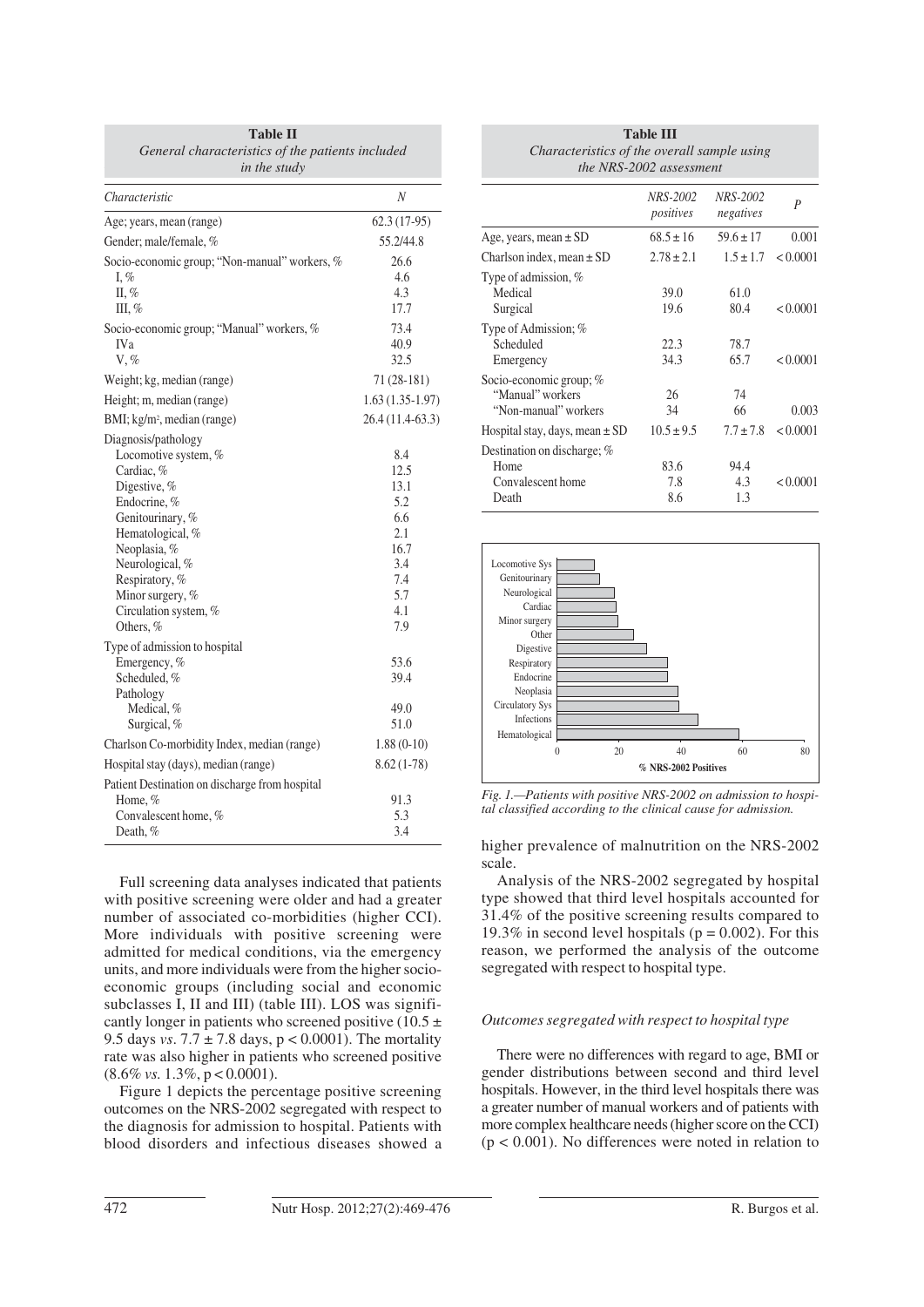| <b>Table IV</b><br>Characteristics of the patient sample classified<br>by hospital type |                                                   |                                                     |           |
|-----------------------------------------------------------------------------------------|---------------------------------------------------|-----------------------------------------------------|-----------|
| Characteristic                                                                          | Second level<br>hospital<br>(District<br>General) | Third level<br>Hospital<br>(University<br>referral) | P         |
| Age, years, mean $\pm$ SD                                                               | $64.3 \pm 18.7$                                   | $61.8 + 17$                                         | <b>NS</b> |
| BMI, mean $\pm$ SD                                                                      | $26.7 \pm 5.2$                                    | $26.3 \pm 5.5$                                      | <b>NS</b> |
| Gender<br>Female, %<br>Male, %                                                          | 49.7<br>50.3                                      | 50.3<br>49.7                                        | <b>NS</b> |
| Socio-economic group<br>"Manual" workers, %<br>"Non-manual" workers, %                  | 80.0<br>20.0                                      | 69.0<br>31.0                                        | 0.003     |
| Charlson index                                                                          | 1.58                                              | 1.94                                                | 0.039     |
| Type of admission<br>Emergency, %<br>Scheduled, %                                       | 70.0<br>30.0                                      | 54.5<br>45.5                                        | < 0.0001  |
| Type of admission<br>Medical, %<br>Surgical, %                                          | 49.7<br>50.3                                      | 48.6<br>51.4                                        | <b>NS</b> |
| Destination on discharge<br>Home, %<br>Convalescent home, %<br>Death, %                 | 88.8<br>10.0<br>1.3                               | 91.9<br>4.1<br>4.0                                  | 0.004     |
| Hospital stay, days; mean $\pm$ SD                                                      | $8.7 \pm 7.0$                                     | $8.6 \pm 8.7$                                       | <b>NS</b> |
| NRS-2002<br>Positive, %<br>Negative, %                                                  | 19.3<br>80.7                                      | 31.8<br>68.2                                        | 0.002     |

mean LOS between tertiary and secondary hospitals, although differences were evident in respect to destination on discharge: patients from second level hospitals needed nursing homes more frequently, but also they have a lower overall mortality rate (table IV).

Differences with respect to the type of patients treated at the different types of hospital are in table V. In secondary as well as third level hospitals, emergency admissions and medical treatments have a higher prevalence of malnutrition. Likewise, the need for a convalescent home was significantly higher in patients who screened positive in second level hospitals. Mortality however was much higher in positively screened patients admitted to third level hospitals. Multivariate analysis was performed using the presence of malnutrition on the NRS-20002 questionnaire as the dependent variable and age, socio-economic status, type of treatment (medical/surgical), type of admission (scheduled/emergency), CCI, hospital type (secondary/tertiary) and onco-hematological diagnosis as the independent variables. The results are summarized in table VI. The risk of malnutrition measured with the NRS-2002 screening test increases with age, in the presence of co-morbidities, and is higher in patients admitted for medical treatment to third level hospitals with onco-hematological diseases and who belong to the non-manual worker socio-economic category.

# **Discussion**

Malnutrition on admission to hospital is highly prevalent, and the causes are very complex. The results of our study show that, of a representative Catalonian inpatient population, approximately 30% are malnourished on admission to hospital. The present study is one of few that have evaluated the underlying relationship between complexity of patient pathology or the level of healthcare treatment received and the risk of presenting with malnutrition.

The results of our study enable us to affirm that malnutrition is more likely to be present when the

| Table y<br>Patients positive on NRS-2002 assessment segregated with respect to hospital-relevant data |                          |                                    |                      |                      |                  |
|-------------------------------------------------------------------------------------------------------|--------------------------|------------------------------------|----------------------|----------------------|------------------|
| Hospital type                                                                                         |                          | Variable                           | NRS-2002<br>positive | NRS-2002<br>negative | $\boldsymbol{p}$ |
| Tertiary level<br>(University referral)                                                               | Type of treatment        | Medical<br>Surgical                | 41.9<br>22.3         | 58.0<br>77.6         | p < 0.0001       |
|                                                                                                       | Type of admission        | Scheduled<br>Emergency             | 23.5<br>38.6         | 76.4<br>61.3         | p < 0.0001       |
|                                                                                                       | Destination on discharge | Home<br>Convalescent home<br>Death | 84.1<br>6.5<br>9.5   | 95.6<br>3.0<br>1.4   | $p = 0.0001$     |
| Secondary level<br>(District General)                                                                 | Type of treatment        | Medical<br>Surgical                | 28.7<br>9.8          | 71.2<br>90.1         | $P = 0.002$      |
|                                                                                                       | Type of admission        | Scheduled<br>Emergency             | 14.6<br>21.4         | 85.4<br>78.5         | $p = 0.315$      |
|                                                                                                       | Destination on discharge | Home<br>Convalescent Home<br>Death | 80.6<br>16.1<br>3.2  | 90.7<br>8.5<br>0.8   | $P = 0.23$       |

**Table V**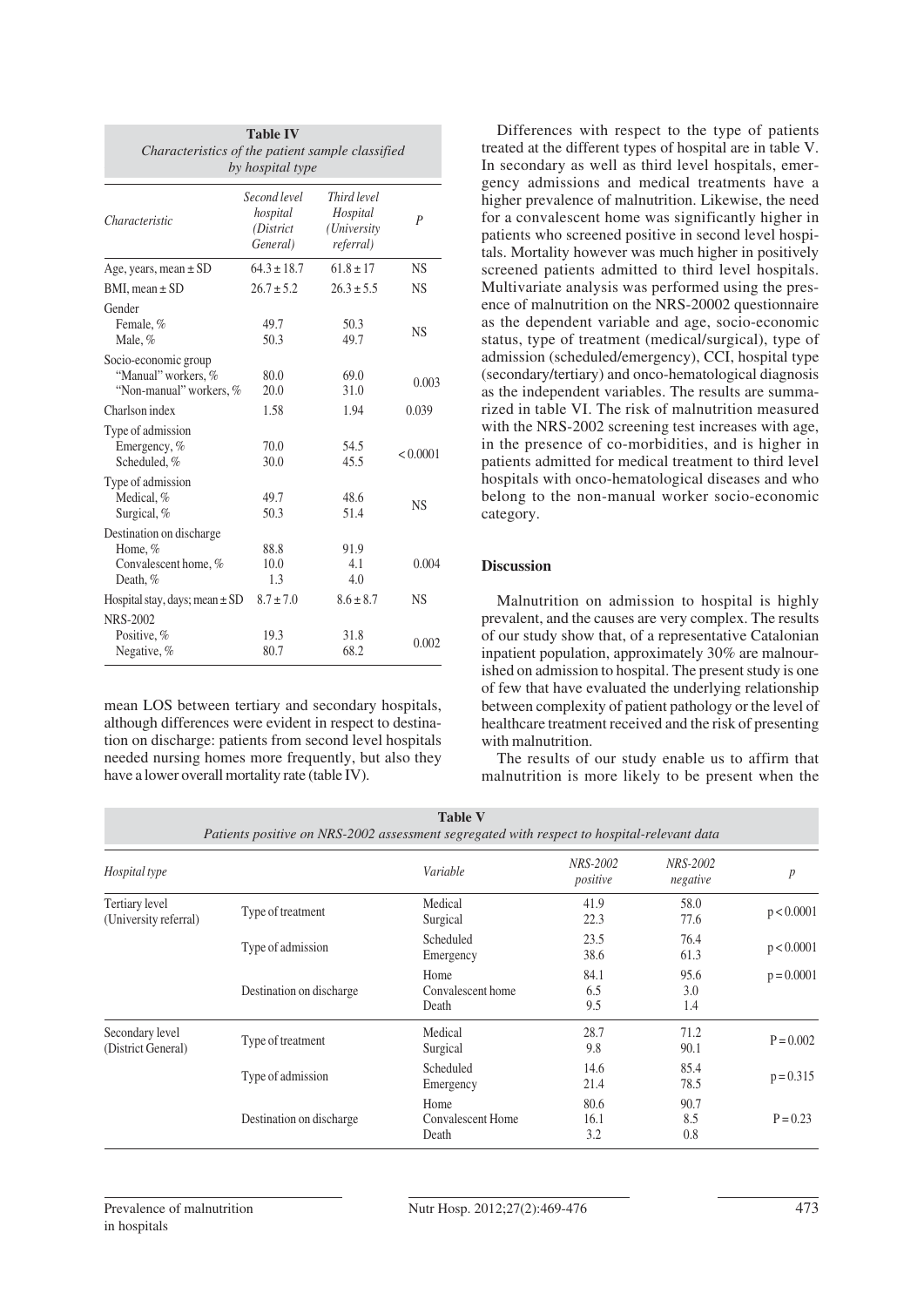| <b>Table VI</b><br>Multiple regression analysis of the factors predisposing<br>to a positive assessment on NRS-2002 |               |               |                   |  |
|---------------------------------------------------------------------------------------------------------------------|---------------|---------------|-------------------|--|
| Independent variables                                                                                               | Odds<br>Ratio | 95%<br>СI     | Significance<br>Р |  |
| Age                                                                                                                 | 1.031         | $1.01 - 1.04$ | < 0.0001          |  |
| Socio-economic group<br>(Manual worker)                                                                             | 0.63          | $0.4 - 0.9$   | 0.0015            |  |
| Admission type (Emergency)                                                                                          | 1.39          | $0.9 - 2$     | 0.08              |  |
| Treatment (Medical)                                                                                                 | 1.82          | $1.2 - 2.6$   | 0.001             |  |
| Type of Hospital (Secondary level)                                                                                  | 0.45          | $0.28 - 0.7$  | 0.001             |  |
| Charlson index                                                                                                      | 1.26          | $1.1 - 1.3$   | < 0.0001          |  |
| Diagnosis (Hemato-oncological)                                                                                      | 2.16          | 1.47-3.1      | < 0.0001          |  |

patient is admitted via the emergency route or admitted in medical units.

Among the studies which have evaluated the relationship between the type of hospital admission and risk of malnutrition, three Spanish studies are worthy of note and which also show that patients admitted through the emergency route are at higher risk of malnutrition. Planas et al.,<sup>8</sup> in a study conducted at a single tertiary level hospital, showed that malnutrition was present in 51.5% of all patients admitted to hospital through the emergency department compared to 44% of patients admitted for scheduled treatment.

Similarly Lobo et al.,<sup>16</sup> in a study conducted in a university hospital, observed malnutrition in 52% of patients admitted through the emergency department compared to 33% of scheduled admissions.

Recently, a large multicentric study has been conducted in Spain (Predyces, Prevalence of hospital malnutrition and associated costs in Spain), $17$  and demonstrated a prevalence of hospital malnutrition of 23% of patients at admission, higher in older patients, with a diagnosis of neoplasia, respiratory or cardiovascular disease, and admitted in medical departments. Furthermore, the LOS was higher in malnourished patients, as well the hospital costs.

The results of our present study also confirm previous findings of a higher prevalence of malnutrition in medical treatment units of hospitals, compared to surgical units.<sup>8,16</sup>

The prevalence of hospital malnutrition observed in our study is similar to that observed in the majority of international studies.1-9 It is of note that this situation has shown no improvement over the years, despite more awareness of the problem as well as the development and implementation of nutritional support techniques capable of preventing and reversing malnutrition.

The first step towards reversing malnutrition in hospitals is the implementation of effective initial nutritional screening that is capable of identifying those patients who ought to receive a more complete nutritional evaluation.18 In the year 2002, the European Society for Clinical Nutrition and Metabolism (ESPEN) developed the Nutritional Risk Screening 2002 tool and recommended nutritional support based on the severity of the malnutrition and on the increase in nutritional requirements due to the illness under consideration.10,19 The ESPEN recommends this nutritional screening method which takes into account the age of the patient and the severity of the illness. It can be carried out on almost all patients admitted to hospital,  $10$  and is precise and accurate.<sup>20</sup>

In Spain, the Spanish Society for Parenteral and Enteral Nutrition (SENPE) also encourages the use of nutritional screening methods for patients on being admitted to hospital.21 As demonstrated in different studies, whether assessed by clinical evaluation<sup>8</sup> or electronic database, $22,23$  the prevalence of malnutrition is seen to be high. For example, using clinical methods, the prevalence of malnutrition on admission to hospital in a study conducted in a tertiary hospital in Andalucia (southern Spain) was around  $46\%$ .<sup>16</sup> The same prevalence of malnutrition of 46% was also reported by a hospital of similar characteristics in Catalonia (northeast Spain) using subjective global assessment (selfadministered questionnaire) of nutritional status.<sup>8</sup> As a result of this high prevalence of hospital malnutrition, recently SENPE has promoted a multidisciplinary consensus on the approach to hospital malnutrition in Spain.<sup>24</sup> The initiative has the objective to establish recommendations that facilitates decision-making and action to prevent, to diagnose and to treat the diseaserelated malnutrition both in primary care setting and hospital admission. The consensus was obtained with the collaboration of 21 spanish scientific societies, and lays the groundwork for starting the fight against disease-related malnutrition.

In our study we used a randomly selected population sample from second as well as third level hospitals. This ensures a representative distribution of the hospitalized population in Catalonia. The two different hospital types provided care for patients with different levels of pathology complexity. Also, there were differences in the types of admission (scheduled or emergency). These two variables have an impact on the percentage of malnourished patients noted on admission to hospital and, as well, on the post-dischargefrom-hospital pathways: a greater need for nursing homes by patients receiving treatment at second level hospitals, and a higher mortality in patients having received treatment at third level units.

The majority of studies published to-date have been conducted with single-centered patient populations, without taking into account details pertaining to the characteristics of the population receiving attention by the hospital. This makes comparisons of prevalence data difficult.

As in the present study seeking to determine the prevalence of malnutrition in hospitals, some international projects have studied populations from different types of hospital with different levels of healthcare treatment. As such, comparing the data with that of the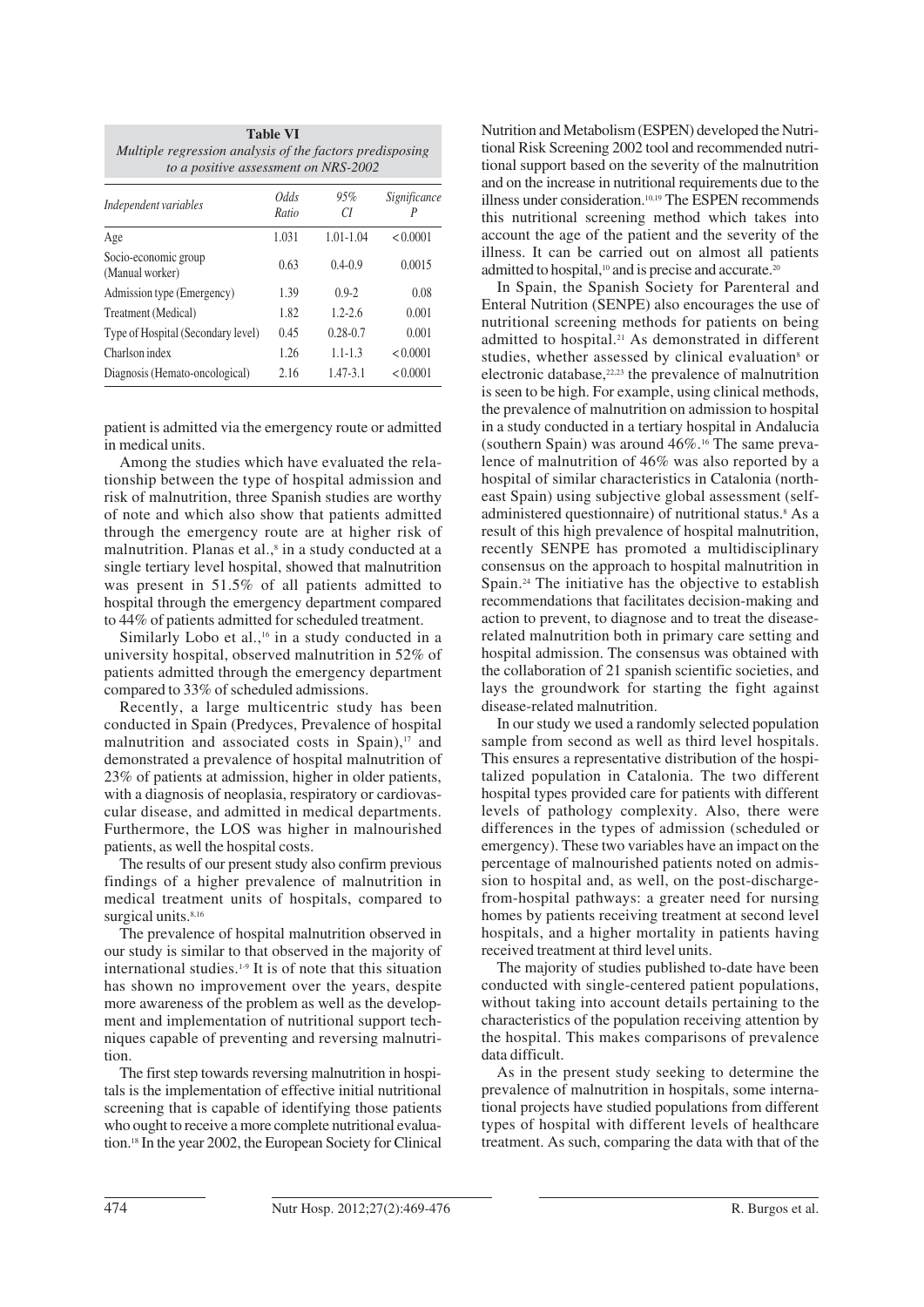present study is possible. In Germany, Pirlich et al.25 compared the prevalence of malnutrition on admission to hospital using the Subjective Global Assessment in 7 University hospitals and 6 non-University hospitals. The overall prevalence of malnutrition was very similar to that observed in our study (27%), albeit the University hospitals had a significantly lower prevalence of malnutrition in comparison to the non-University hospitals (20.2% *vs.* 36.8 %, p < 0.001). This could be because the non-University hospitals provided care for the less serious-ill patients, despite being significantly older (70 *vs.* 56 years in the University hospitals). In our study, no significant differences were noted with respect to the mean age of patients receiving attention from the different healthcare providers. However, there were differences in the complexity of the patient pathologies. Two of the independent risk factors for malnutrition status on admission to hospital in the study by Pirlich et al. coincided with those detected in our study i.e. age and cancer.

In our study, in both types of healthcare facility (second and third level), LOS was significantly longer in patients who were NRS-2002 positive (10.5 *vs.* 7.7 days in patients who were NRS-2002 negative,  $p <$  $0.0001$ ). As in other studies<sup>8,9</sup> mortality was also significantly higher in those patients who were NRS-2002 positive at the beginning of the study, and underlines the importance of identifying those individuals who require effective nutritional support.

We included the influence of social class (or socioeconomic status) on the prevalence of malnutrition on admission to hospital since this variable has not been studied sufficiently, to-date. We noted that non-manual workers had a higher risk of malnutrition on admission to hospital than manual workers. This could be explained by the prevalence of obesity tending to be higher among the manual worker social classes ( $p =$ 0.05, data not shown) and, in obese patients, involuntary loss of weight is underestimated (albeit this has not as yet been confirmed). Recently,<sup>26</sup> illiteracy and civil status have been described as risk factors for malnutrition on admission to hospital i.e. higher in illiterate patients (OR: 2.45, 95% CI: 1.52-3.96) and in single, divorced and widowed patients (OR: 1.55, 95% CI: 1.02-2.35). The level of formal academic education was also related to the risk of malnutrition on hospitalization, but social class, most closely related to occupation, was not evaluated.<sup>27</sup>

Patients with oncology-related diagnoses are confirmed as a group at risk of malnutrition within the hospital. Other studies have identified this association. Planas et al.<sup>8</sup> found that cancer diagnosis increased the risk of non-scheduled patient re-admission, whilst Pirlich<sup>24</sup> et al., reported a higher risk of malnutrition in cancer patients (OR: 1.509, 95% CI: 1.180-1.930).

As has been highlighted in the literature, our study clearly demonstrates that malnutrition in hospital is not only associated with higher mortality but, even with successful treatment, is related to higher expenditure in the health services because of longer stays in hospital and more need for nursing homes on discharge from hospital. Several studies have shown the relationship between hospital malnutrition and the increase in morbi-mortality.28 Similarly, malnutrition has also been associated with different economic markers such as prolonged hospital stay,29,30 increased need for periods in nursing homes,<sup>8</sup> and a higher rate of readmission.16

Our study has several limitations which need to be taken into account. Although the population studied is representative of the patient population in hospitals, the prevalence observed cannot be extrapolated to the long-stay hospitalized patient population. Another limitation is that the degree of patient pathology complexity was measured using the CCI. This index has been validated, and correlates well with mortality, hospital stay and the patient's destination on discharge from hospital.15 It does, however, include certain pathologies and their grades which have changed radically in recent years in terms of treatment and prognosis (AIDS, for example) and, as such, the CCI system needs to be updated. Finally, in the analysis of causes of malnutrition, other emerging factors such as the tobacco habit, which has been described recently<sup>26</sup> as a risk factor for malnutrition on admission to hospital, had not been considered in the present study.

To summarize, our study demonstrates that the prevalence of malnutrition on admission to hospital in a representative sample of hospitals in Catalonia is approximately 30%. The typical profile of the patient with the highest risk of malnutrition is: elderly, nonmanual worker with multiple co-morbidities, admitted to hospital via the emergency department for medical treatment in a third level hospital, and with a hematooncological diagnosis.

This study enables us to identify those individuals who are at a higher risk of suffering from malnutrition and the associated complications. Further studies are required to determine why there remains a low application of screening procedures and evaluation of nutritional status despite many tools have been developed and can be used to detect hospital malnutrition in early stages.

# **Acknowledgements**

We thank Laboratorios Grifols for logistic support for facilitate meetings of the working group and to translate the manuscript.

All authors have read and approved the current version of the manuscript.

# **Appendix**

Group for the Study on Malnutrition in Hospitals in Catalonia.